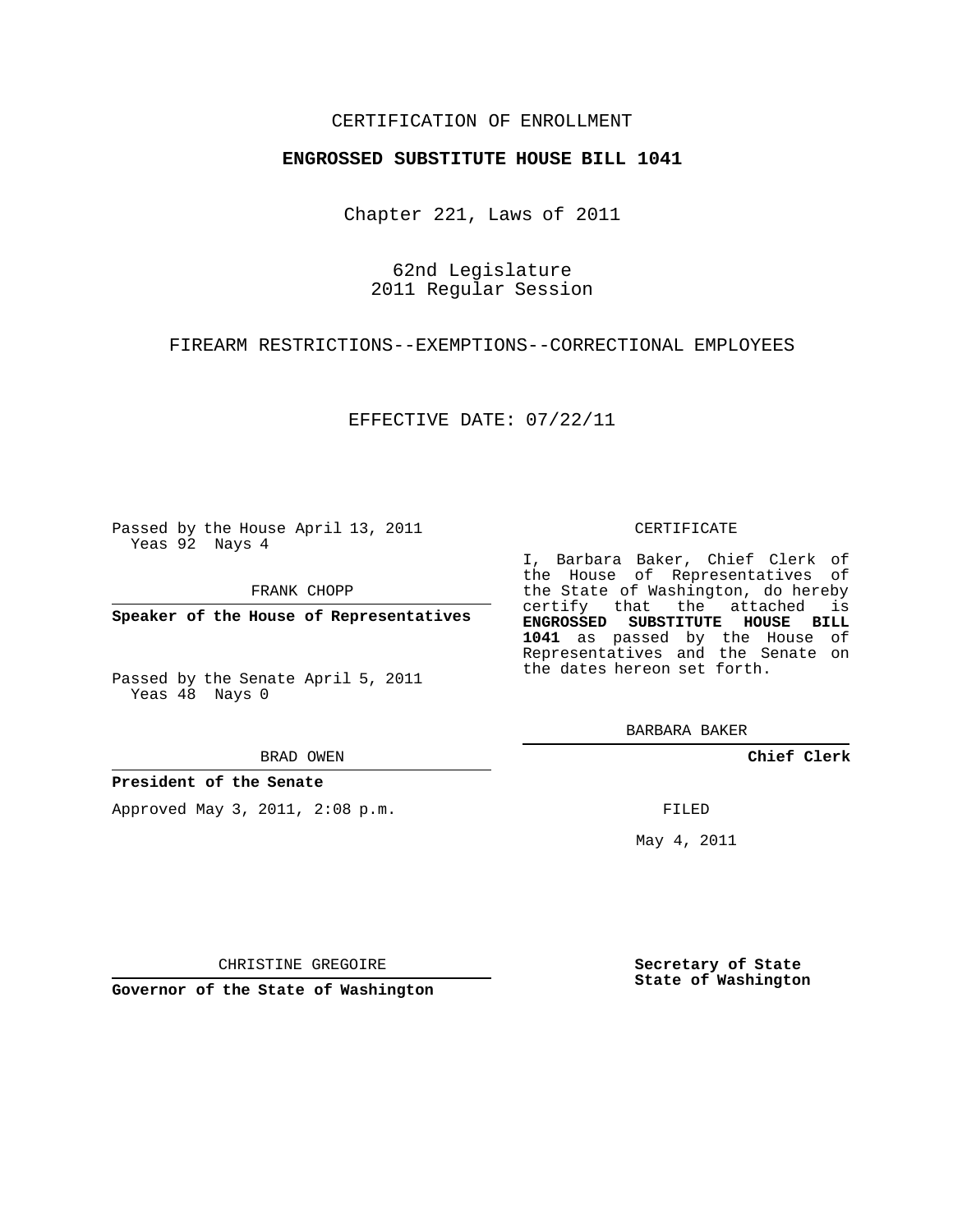# **ENGROSSED SUBSTITUTE HOUSE BILL 1041** \_\_\_\_\_\_\_\_\_\_\_\_\_\_\_\_\_\_\_\_\_\_\_\_\_\_\_\_\_\_\_\_\_\_\_\_\_\_\_\_\_\_\_\_\_

\_\_\_\_\_\_\_\_\_\_\_\_\_\_\_\_\_\_\_\_\_\_\_\_\_\_\_\_\_\_\_\_\_\_\_\_\_\_\_\_\_\_\_\_\_

AS AMENDED BY THE SENATE

Passed Legislature - 2011 Regular Session

## **State of Washington 62nd Legislature 2011 Regular Session**

**By** House Judiciary (originally sponsored by Representatives Green, Goodman, McCune, Kelley, Hope, Dammeier, Warnick, Blake, Hurst, Moeller, and Upthegrove)

READ FIRST TIME 02/01/11.

 AN ACT Relating to including correctional employees who have completed government-sponsored law enforcement firearms training to the lists of law enforcement personnel that are exempt from certain firearm restrictions; amending RCW 9.41.060 and 9.41.300; and adding a new section to chapter 9.41 RCW.

6 BE IT ENACTED BY THE LEGISLATURE OF THE STATE OF WASHINGTON:

 7 **Sec. 1.** RCW 9.41.060 and 2005 c 453 s 3 are each amended to read 8 as follows:

9 The provisions of RCW 9.41.050 shall not apply to:

10 (1) Marshals, sheriffs, prison or jail wardens or their deputies, 11 correctional personnel and community corrections officers as long as 12 they are employed as such who have completed government-sponsored law 13 enforcement firearms training and have been subject to a check through 14 the national instant criminal background check system or an equivalent 15 background check within the past five years, or other law enforcement 16 officers of this state or another state. Correctional personnel and 17 community corrections officers seeking the waiver provided for by this 18 section are required to pay for any background check that is needed in 19 order to exercise the waiver;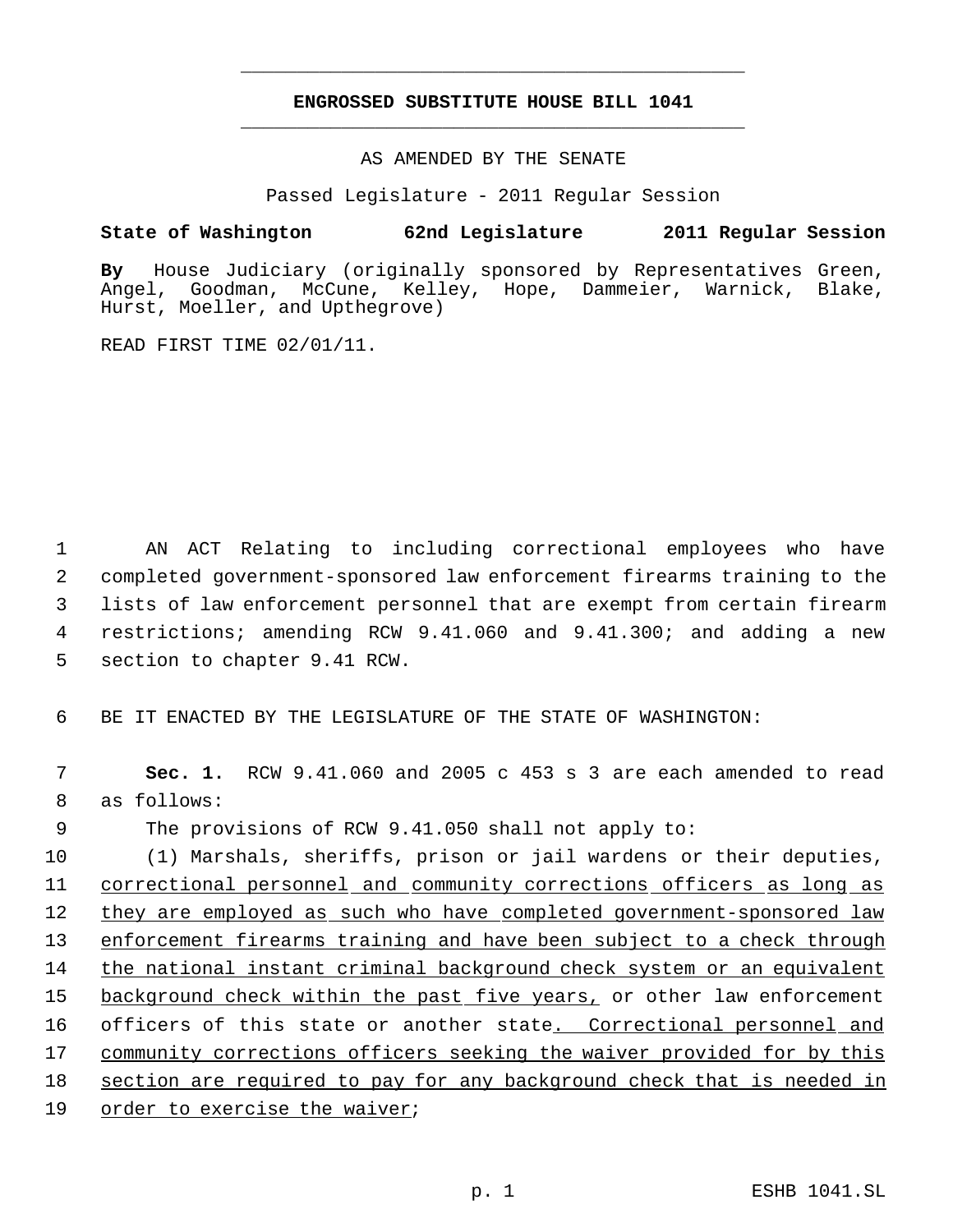(2) Members of the armed forces of the United States or of the 2 national guard or organized reserves, when on duty;

 (3) Officers or employees of the United States duly authorized to carry a concealed pistol;

 (4) Any person engaged in the business of manufacturing, repairing, or dealing in firearms, or the agent or representative of the person, if possessing, using, or carrying a pistol in the usual or ordinary 8 course of the business;

 (5) Regularly enrolled members of any organization duly authorized to purchase or receive pistols from the United States or from this state;

 (6) Regularly enrolled members of clubs organized for the purpose of target shooting, when those members are at or are going to or from 14 their places of target practice;

 (7) Regularly enrolled members of clubs organized for the purpose of modern and antique firearm collecting, when those members are at or 17 are going to or from their collector's gun shows and exhibits;

 (8) Any person engaging in a lawful outdoor recreational activity such as hunting, fishing, camping, hiking, or horseback riding, only if, considering all of the attendant circumstances, including but not limited to whether the person has a valid hunting or fishing license, it is reasonable to conclude that the person is participating in lawful outdoor activities or is traveling to or from a legitimate outdoor recreation area;

 (9) Any person while carrying a pistol unloaded and in a closed opaque case or secure wrapper; or

 (10) Law enforcement officers retired for service or physical disabilities, except for those law enforcement officers retired because of mental or stress-related disabilities. This subsection applies only to a retired officer who has: (a) Obtained documentation from a law enforcement agency within Washington state from which he or she retired that is signed by the agency's chief law enforcement officer and that states that the retired officer was retired for service or physical disability; and (b) not been convicted or found not guilty by reason of insanity of a crime making him or her ineligible for a concealed pistol license.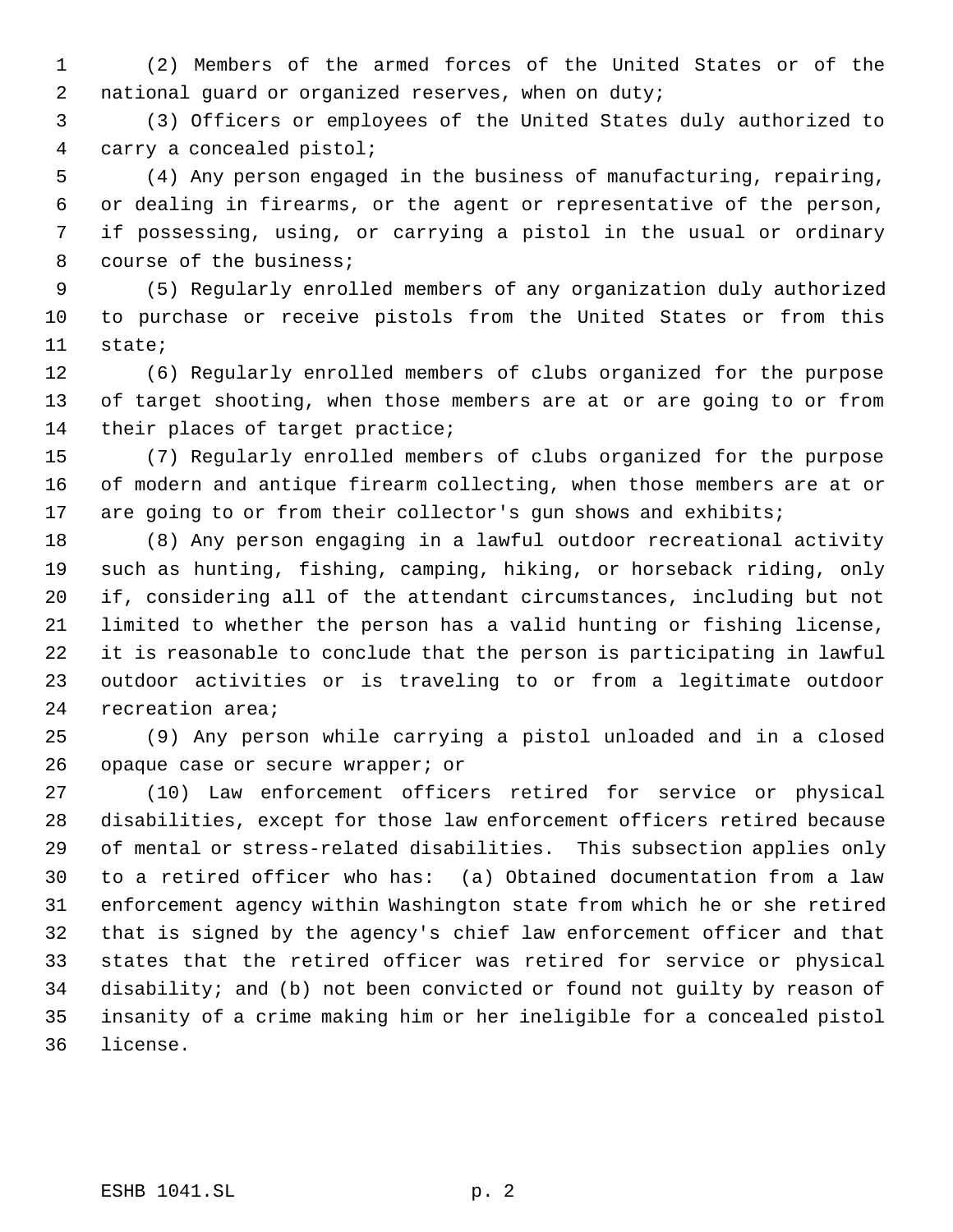**Sec. 2.** RCW 9.41.300 and 2008 c 33 s 1 are each amended to read as follows:

 (1) It is unlawful for any person to enter the following places when he or she knowingly possesses or knowingly has under his or her control a weapon:

 (a) The restricted access areas of a jail, or of a law enforcement facility, or any place used for the confinement of a person (i) arrested for, charged with, or convicted of an offense, (ii) held for extradition or as a material witness, or (iii) otherwise confined pursuant to an order of a court, except an order under chapter 13.32A or 13.34 RCW. Restricted access areas do not include common areas of 12 egress or ingress open to the general public;

 (b) Those areas in any building which are used in connection with court proceedings, including courtrooms, jury rooms, judge's chambers, offices and areas used to conduct court business, waiting areas, and corridors adjacent to areas used in connection with court proceedings. The restricted areas do not include common areas of ingress and egress to the building that is used in connection with court proceedings, when it is possible to protect court areas without restricting ingress and egress to the building. The restricted areas shall be the minimum necessary to fulfill the objective of this subsection (1)(b).

 For purposes of this subsection (1)(b), "weapon" means any firearm, explosive as defined in RCW 70.74.010, or any weapon of the kind usually known as slung shot, sand club, or metal knuckles, or any knife, dagger, dirk, or other similar weapon that is capable of causing death or bodily injury and is commonly used with the intent to cause death or bodily injury.

 In addition, the local legislative authority shall provide either a stationary locked box sufficient in size for pistols and key to a weapon owner for weapon storage, or shall designate an official to receive weapons for safekeeping, during the owner's visit to restricted areas of the building. The locked box or designated official shall be located within the same building used in connection with court proceedings. The local legislative authority shall be liable for any negligence causing damage to or loss of a weapon either placed in a locked box or left with an official during the owner's visit to restricted areas of the building.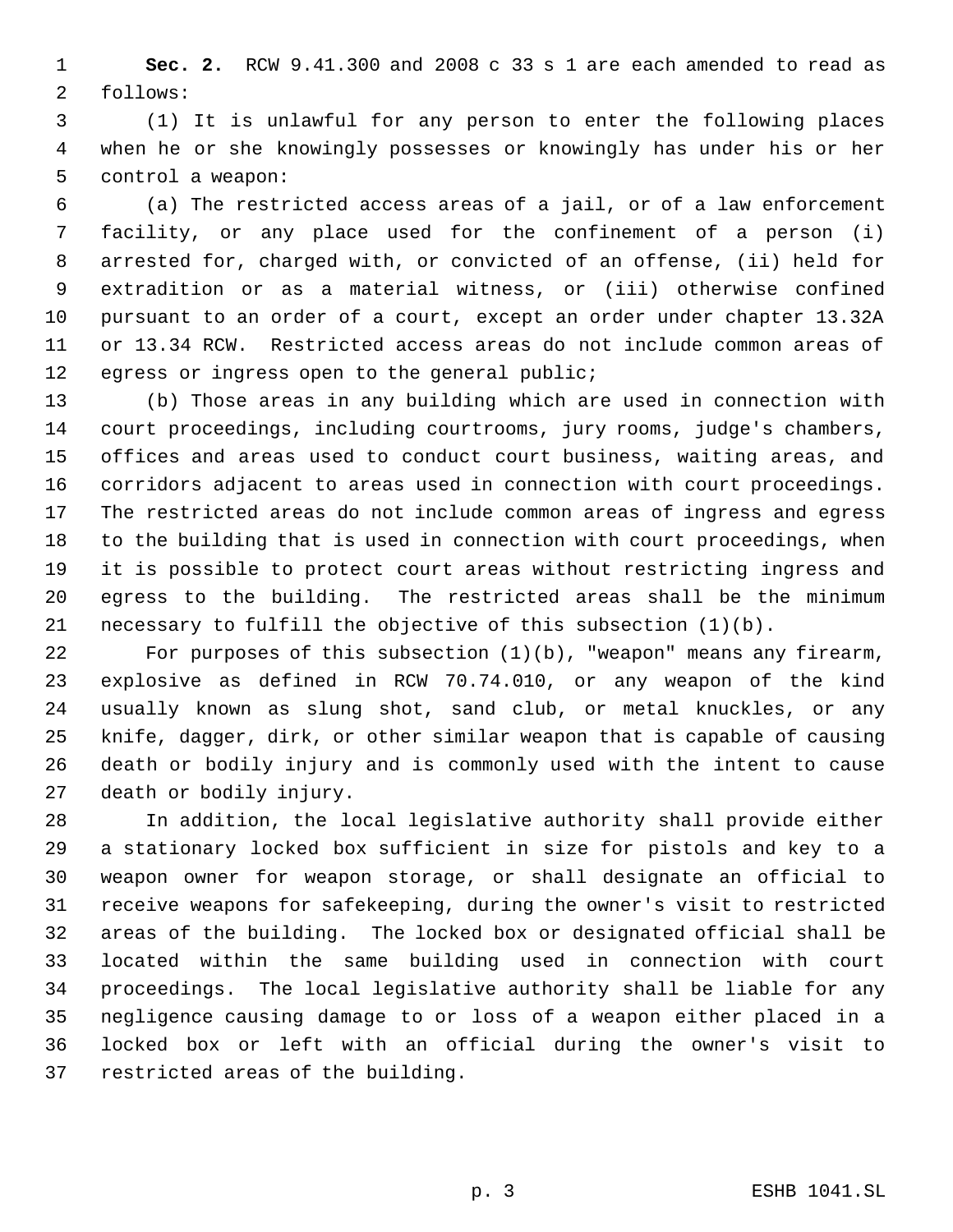The local judicial authority shall designate and clearly mark those areas where weapons are prohibited, and shall post notices at each entrance to the building of the prohibition against weapons in the restricted areas;

 (c) The restricted access areas of a public mental health facility certified by the department of social and health services for inpatient hospital care and state institutions for the care of the mentally ill, excluding those facilities solely for evaluation and treatment. Restricted access areas do not include common areas of egress and 10 ingress open to the general public;

 (d) That portion of an establishment classified by the state liquor control board as off-limits to persons under twenty-one years of age; or

 (e) The restricted access areas of a commercial service airport designated in the airport security plan approved by the federal transportation security administration, including passenger screening checkpoints at or beyond the point at which a passenger initiates the screening process. These areas do not include airport drives, general parking areas and walkways, and shops and areas of the terminal that are outside the screening checkpoints and that are normally open to unscreened passengers or visitors to the airport. Any restricted access area shall be clearly indicated by prominent signs indicating that firearms and other weapons are prohibited in the area.

 (2) Cities, towns, counties, and other municipalities may enact laws and ordinances:

 (a) Restricting the discharge of firearms in any portion of their respective jurisdictions where there is a reasonable likelihood that humans, domestic animals, or property will be jeopardized. Such laws and ordinances shall not abridge the right of the individual guaranteed by Article I, section 24 of the state Constitution to bear arms in defense of self or others; and

 (b) Restricting the possession of firearms in any stadium or convention center, operated by a city, town, county, or other municipality, except that such restrictions shall not apply to:

 (i) Any pistol in the possession of a person licensed under RCW 9.41.070 or exempt from the licensing requirement by RCW 9.41.060; or (ii) Any showing, demonstration, or lecture involving the exhibition of firearms.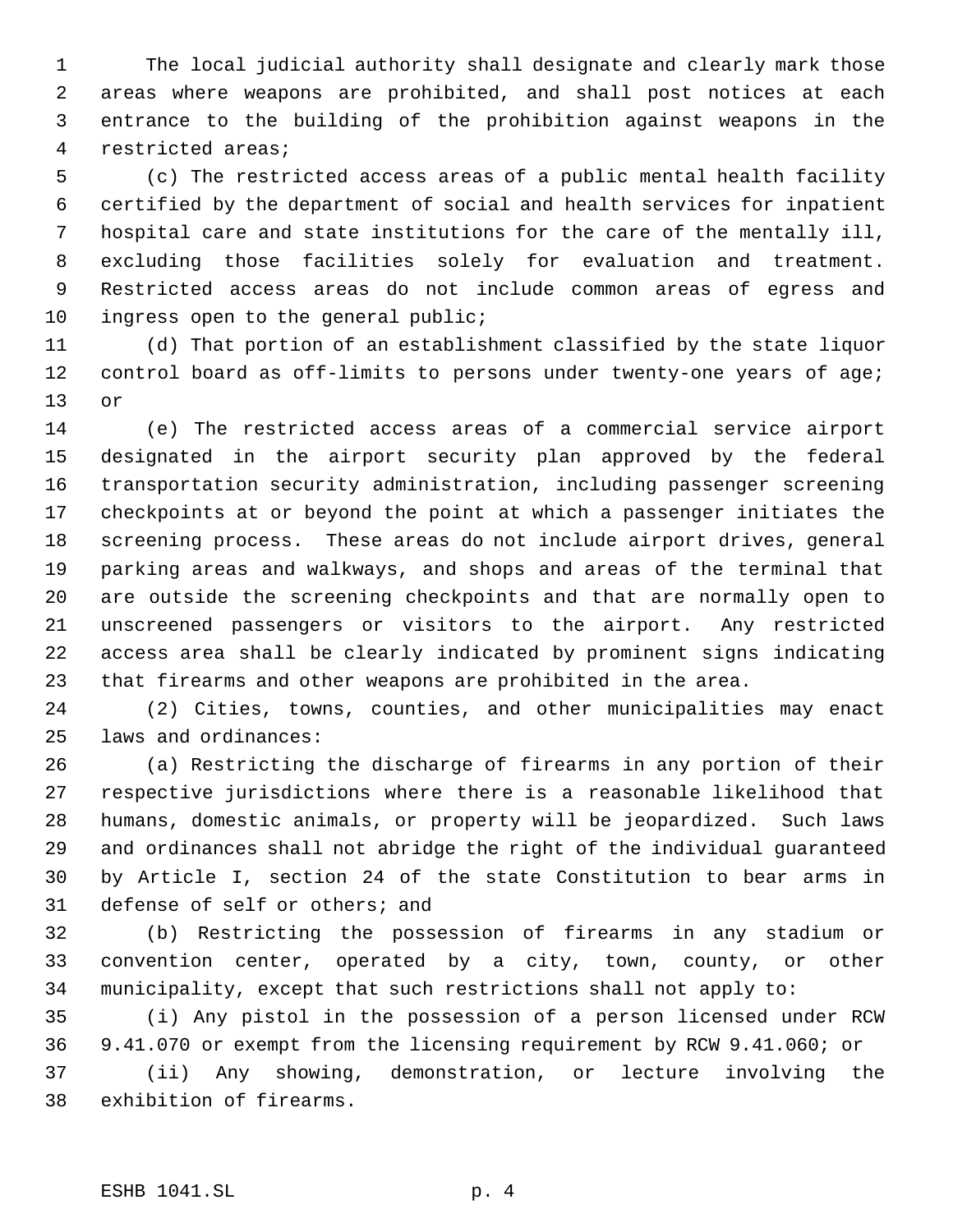(3)(a) Cities, towns, and counties may enact ordinances restricting the areas in their respective jurisdictions in which firearms may be sold, but, except as provided in (b) of this subsection, a business selling firearms may not be treated more restrictively than other businesses located within the same zone. An ordinance requiring the cessation of business within a zone shall not have a shorter grandfather period for businesses selling firearms than for any other businesses within the zone.

 (b) Cities, towns, and counties may restrict the location of a business selling firearms to not less than five hundred feet from primary or secondary school grounds, if the business has a storefront, has hours during which it is open for business, and posts advertisements or signs observable to passersby that firearms are available for sale. A business selling firearms that exists as of the date a restriction is enacted under this subsection (3)(b) shall be grandfathered according to existing law.

 (4) Violations of local ordinances adopted under subsection (2) of this section must have the same penalty as provided for by state law.

 (5) The perimeter of the premises of any specific location covered by subsection (1) of this section shall be posted at reasonable intervals to alert the public as to the existence of any law restricting the possession of firearms on the premises.

(6) Subsection (1) of this section does not apply to:

 (a) A person engaged in military activities sponsored by the federal or state governments, while engaged in official duties;

 (b) Law enforcement personnel, except that subsection (1)(b) of this section does apply to a law enforcement officer who is present at a courthouse building as a party to an action under chapter 10.14, 10.99, or 26.50 RCW, or an action under Title 26 RCW where any party has alleged the existence of domestic violence as defined in RCW 26.50.010; or

(c) Security personnel while engaged in official duties.

 (7) Subsection (1)(a), (b), (c), and (e) of this section does not 34 apply to correctional personnel or community corrections officers, as long as they are employed as such, who have completed government- sponsored law enforcement firearms training, except that subsection 37 (1)(b) of this section does apply to a correctional employee or community corrections officer who is present at a courthouse building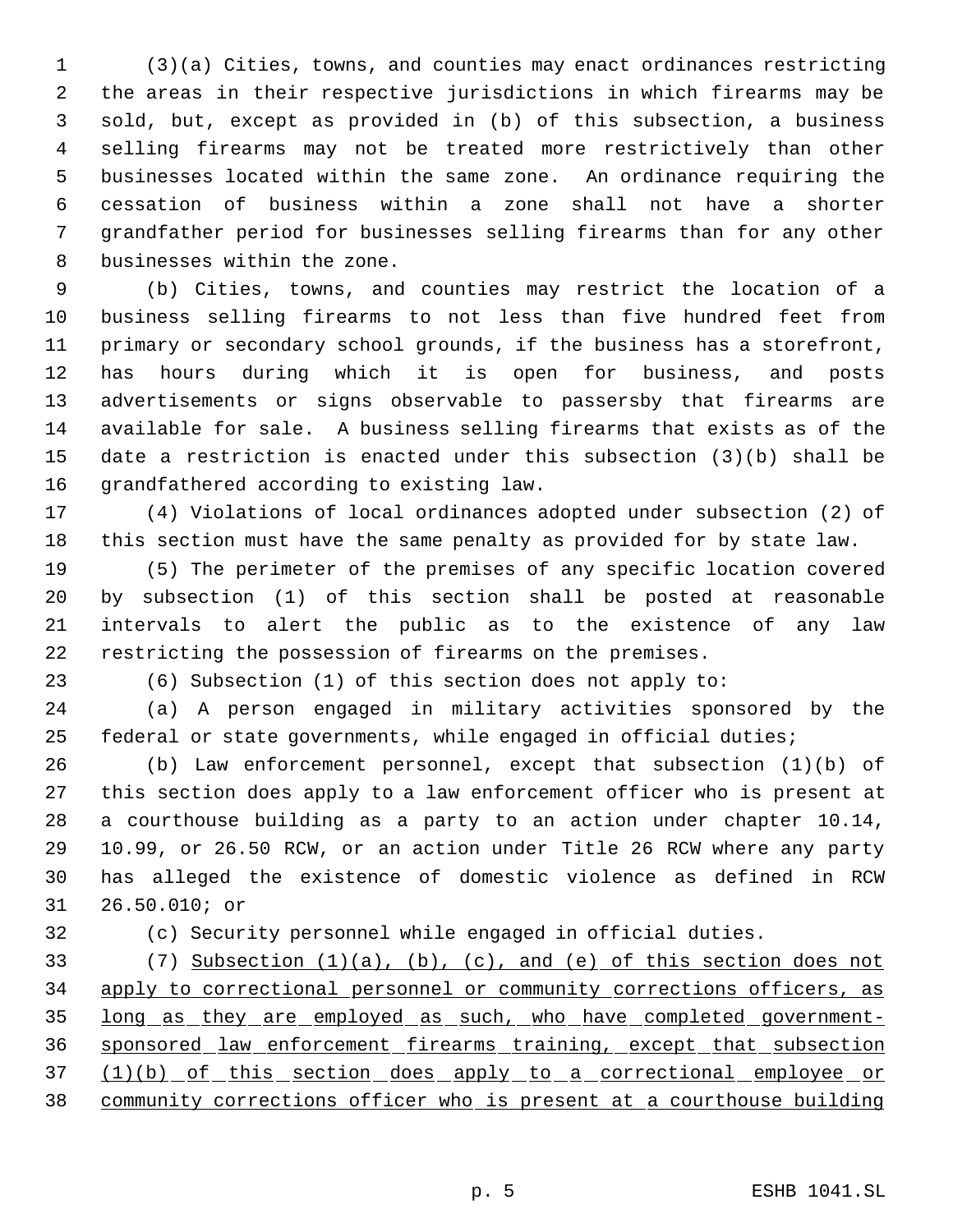1 as a party to an action under chapter 10.14, 10.99, or 26.50 RCW, or an action under Title 26 RCW where any party has alleged the existence of domestic violence as defined in RCW 26.50.010.

 (8) Subsection (1)(a) of this section does not apply to a person licensed pursuant to RCW 9.41.070 who, upon entering the place or facility, directly and promptly proceeds to the administrator of the facility or the administrator's designee and obtains written permission to possess the firearm while on the premises or checks his or her firearm. The person may reclaim the firearms upon leaving but must immediately and directly depart from the place or facility.

 $((+8))$  (9) Subsection (1)(c) of this section does not apply to any administrator or employee of the facility or to any person who, upon entering the place or facility, directly and promptly proceeds to the administrator of the facility or the administrator's designee and obtains written permission to possess the firearm while on the premises.

17  $((+9))$   $(10)$  Subsection  $(1)(d)$  of this section does not apply to the proprietor of the premises or his or her employees while engaged in their employment.

20 (( $\left(10\right)$ ) (11) Government-sponsored law enforcement firearms 21 training must be training that correctional personnel and community 22 corrections officers receive as part of their job requirement and 23 reference to such training does not constitute a mandate that it be provided by the correctional facility.

 (12) Any person violating subsection (1) of this section is guilty of a gross misdemeanor.

 $((+1)^2)$   $(13)$  "Weapon" as used in this section means any firearm, explosive as defined in RCW 70.74.010, or instrument or weapon listed in RCW 9.41.250.

 NEW SECTION. **Sec. 3.** A new section is added to chapter 9.41 RCW to read as follows:

 The exemptions from firearms restrictions in RCW 9.41.060 and 9.41.300 for correctional personnel and community corrections officers who complete government-sponsored law enforcement firearms training do not create a duty on the part of the state or local governmental entities with respect to the off-duty conduct of correctional personnel